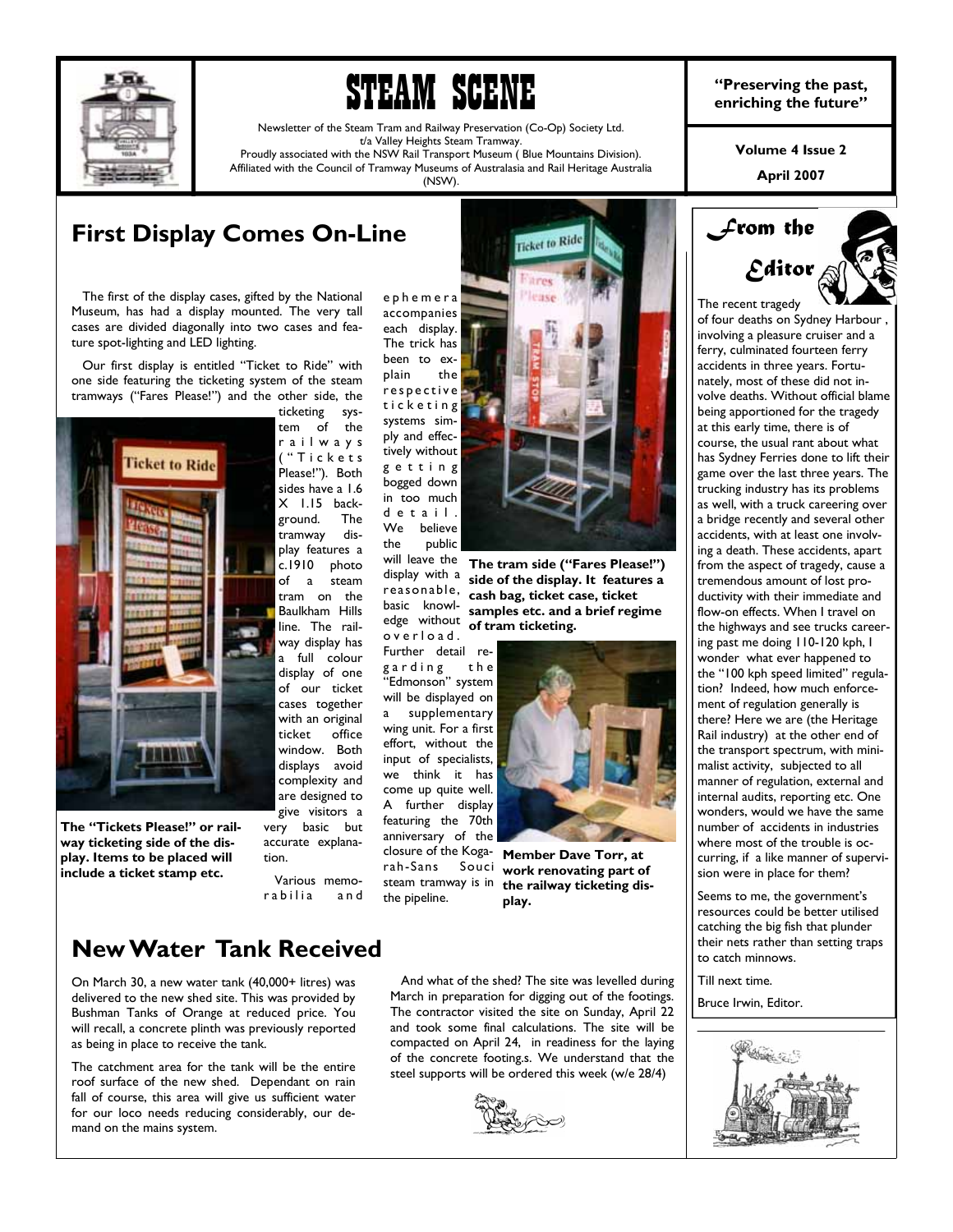## Page 2 **STEAM SCENE**

## **The High Cost of Volunteering**

 An article that appeared in a recent issue of "The Senior" will strike a chord with all people who are in the front line of volunteering, not just seniors, We are told that rising costs are taking their toll on Australia's estimated six million volunteers. "The Cost of Volunteering Survey" found that 88% of volunteers faced annual outof-pocket expenses averaging \$693 each. The Costs of Volunteering Taskforce came up with some interesting statistics, some of which I will quote:

- 6.3 million Australians 836 million hours a year in volunteering. (132 hours per week on average.
- 41% of Australians volunteered in 2005 compared with 31% in 2000 and 24% in 1995.
- 47% of all people aged 35-44 volunteer– the most active group.
- 46% of women and 36% of men volunteer.
- 30% of young people (18-24) volunteer
- The value of volunteering equates to 1.4% of GDP (2002)

 It is obvious that volunteering is something that the nation cannot do without yet volunteers are being asked to shoulder an increasing burden of costs. These can be in the form of providing their own uniform and equipment to the cost of traveling extensive distances. Volunteering Australia CEO, Ms. Sha Cordingley is stated as saying that increasing out-of-pocket expenses are making it more difficult for people to volunteer. In short the Task Force is urging from government, some assistance for volunteers or their organizations. This could take the form of tax offsets, grants and the like either for individuals or organizations.

 *An additional factor not mentioned in the article, is the documentation, accreditation and all the other "tations" that now impact on volunteering. It is no longer just enough for a volunteer to put up his hand and say "I'll do it". There are training courses, inductions, protocols el al to go through before you can strike a blow. This is not necessarily a bad thing but unfortunately, the threat of litigation and liability attendant to not doing these things, has pushed the bar higher than a lot of people are prepared to go. It is just too much like work is for them!* 

 *To equate the situation back to our own organization; our Rail Safety Workers could have been faced with a hefty medical bill in the vicinity of \$200 each recently, for their Health Assessments but for the generosity of our appointed medico. The cost of wearing the right safety gear is one that is usually borne by the volunteer. Tools and equipment are frequently supplied by volunteers to save the society expense. One could argue that the cost of volunteer worker insurance is an expense factored into a volunteer's costs by way of membership subscriptions. There is an annual Federal funding round for volunteer "comfort" equipment. This however is on a competitive basis and does not touch upon the expenses outlined previously.* 

 *The future of volunteering vis-à-vis rail heritage has been discussed previously in Steam Scene.* 

 *Although the present level of volunteering in this country looks strong, the expense and attendant protocols of doing so, could take its toll eventually.* 

 *Looking at another facet. Time was when I and no doubt many others, thought that being a member of an incorporated body gave you protection against any claim that may be made on the body corporate. This would appear to be not so bulletproof as may have been thought in former times, especially if you are a director. There are all sorts of dire consequences for a director under the Rail Safety Act for example, for certain acts or omissions. We have been advised "you could even loose your house!" No wonder there is a marked reluctance in members prepared to take on executive function. Mind you, I think it would be a brave court that took away the home of a volunteer for some act or omission done to the best of one's ability and without criminal intent.* 

 *Another factor militating against the future of volunteering is the changing face of Australia. Our "baby boomers" are a substantial back-stay of volunteering. They have the time and to a large extent, the where-withal. Despite the figures quoted before, I'm not so sure that generation "X" and those that follow, will be necessarily as blessed with resources of time and spare money to carry on the baton. Add to this, the cultural differences and slow integration of our later migrants and I'm not too sure that volunteering has all that bright a future to maintain what we have come to expect. (Comment in italics by Editor.)* 

#### **ooo0ooo**

 Whilst on the subject of volunteering. Our Secretary, Peter Stock and your editor, went to an ITSRR sponsored seminar on Thursday 8th March 2007. The seminar was to bring us up to speed with the implications of the new Rail Safety Bill, due for presentation to parliament this year. Fortunately, our present work on re-writing our Safety Management Systems is based on the proposed legislation, so we do not expect any great impact The new legislation is based on the national model. Previous to the seminar, COTMA, of which we are a member, alerted us to the fact that the New South Wales legislation makes no mention of legal indemnity for volunteers. This is despite the national model containing the provision with it being mirrored in the legislation of Victoria and S.A.

 Whilst we intended to raise the issue, we were beaten to the punch by the SPER representative. We are pleased he did. Being a retired Judge of the District Court, he very convincingly pointed out the omission and the implications for heritage and tourist operators. The ITSRR reps were quite attentive to the matter and appeared surprised that the omission had occurred.

Now I don't know whether the omission of such an important implication for heritage rail, was by forces deliberate or dilatory but it certainly cannot be allowed to go through without protest.

 Secretary Peter, along with ATHRA and COTMA, has written to ITSRR confirming our concern at the omission and requesting that the full protection for volunteers as expressed in the national legislative model, be transferred to the NSW Bill.

 It all goes to show that life (as a volunteer) was not meant to be easy.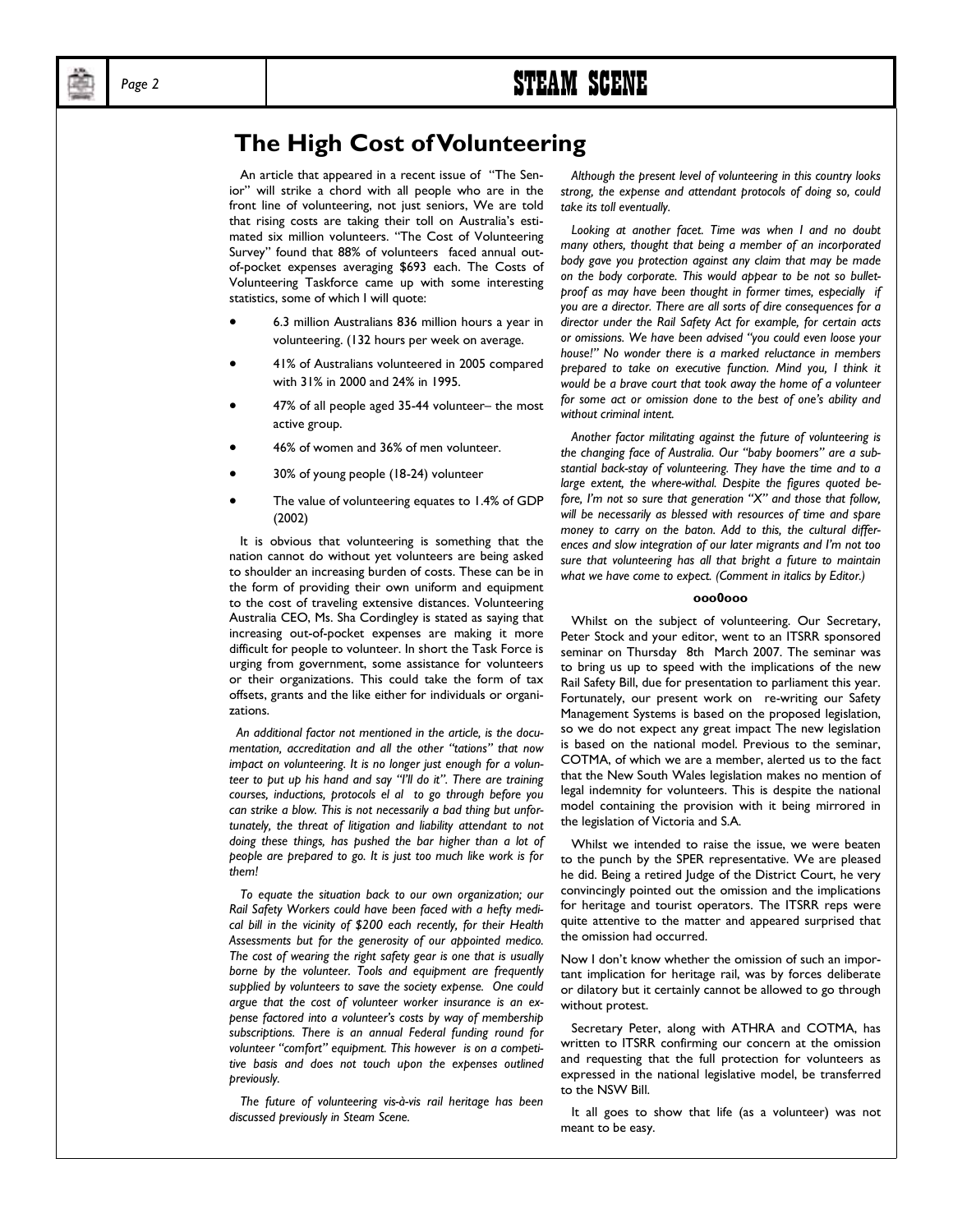## **Fares Please!**

#### **The Story of the Sydney Tram Ticket**

*Continuing the story of early ticketing development. In the last issue it was seen that the earliest ticketing involved mostly pre-purchase of fares at agencies. These were bought at a cheaper rate than fares paid by cash to the conductor. With no possible check being made of tickets sold, it did not take long for a scam to evolve whereby tickets were re-circulated by crooked conductors to agencies, who then re-sold them to the public.* 

Widespread fraud was abroad. In short the method was as follows:- When a ticket was given to a dishonest conductor, the ticket was not torn-up by him but pocketed and although the Bell punch was activated and a chime heard, interference with the mechanism did not allow activation of the counter. Subsequently, the shifty conductor would on-sell the still evidently valid tickets to an equally shifty agent for a price. The agent would then sell the ticket for its standard price to an unsuspecting traveller. This fraud was not "chicken feed" either. During the course of a sixteen month period one agent netted close to £2,000 (\$4,000). A very sizeable amount of money when one takes into account today's values and the fact that he was dealing in Penny or Twopenny fares.

 To further gauge the extent of the scam, it was said that one conductor had a bag containing 5,000 second hand tickets! The exchange rate between a crooked conductor and his agent was something like £1's (\$2) worth of tickets sold for 15/- (\$1.50)

 In the latter part of 1894, the Commissioners determined that an experiment in ticketing issuing by conductors should take place. Each conductor was supplied with a small box holding 20/- (\$2) worth of tickets in slips of six. The emphasis still lay in passengers pre-purchasing their tickets from agents. This was re-enforced with the conductor limited to selling a minimum of six tickets on any one sale. The purchase of tickets on the trams was intended to be the exception, not the rule. As requested by today's ticket sellers, passengers were sought to tender the correct amount of money. Sales on the trams amounted to about £250 (\$500) per day with agent sales amounting to £450 (\$900). It was noted that the new system was working smoothly and without difficulty for conductors and with great satisfaction to the public.

Despite the scandal that resulted in the Royal

Commission of 1888, conductors were still rorting the system. On the 30-12- 1895, seven conductors from the city steam trams and one from the North Shore electric lines, received termination notices.

 In January 1896, the Bell punch system was abolished on the North Shore electric tramway and the Ocean Street and North Shore cable tramways. *"There is no case containing tickets-except the check tickets– no two bells hanging round the conductors' neck, no tearing up of tickets and the other little duties incidental thereto. The uncertainty as to who have not paid their fares is done away with. Passengers must show the check ticket when requested or pay another fare."* Different coloured tickets were now issued for various points of travel. On the Ocean Street

line, a yellow check for first section travel was issued; for a second section (King St to Roslyn St.) a red ticket issued; from Ocean St to Victoria St– a white ticket issued and for the through journey—a blue ticket. A Child's fare was covered by the yellow penny-section ticket.

 Under the new system, conductors kept a revenue journal of tickets issued and the trips they were issued on. Accordingly there was no opportunity for a person to ride on an old unnumbered ticket as was previously the case.

 On presenting himself for duty at the depot, a conductor signed for his ticket case and issue together with a small amount of change. Likewise at the end of his shift he was accountable for the tally of his cash and pre-paid tickets vis-à-vis his ticket issue. This was to be the procedure (albeit it with electronic ticketing devices), for virtually the next hundred years!

**Further samples of early tickets from the society's collection, issued before the advent of the butted numbered type tickets.** 

**Replacement of Pit Track Timbers** 

 On Sunday, May 27, a series of steam shuttles will be operated by RTM, between Penrith / Valley Heights and Penrith / Blacktown. These are to commemorate the centenary of the rail bridge over the Nepean River.

 The Valley Heights depot site will be providing facilities for both 3801 and 3526 locos at various times. Essential to this plan is that all track work is up to standard. A lot of work has been done to date just inside the depot main line connection however, it appears that the timbers supporting the track in parallel to the pit on the arrival road, may not be of sufficient integrity to support the axle loadings envisaged. Timber has been sourced (over \$5,000!) and work will proceed at pace after our school holiday running. The work will be carried out by VHLDHM members with some assistance from STARPS. Financial assistance has been indicated from the RTM. It will be a big job and if you could help (even just keeping up the drinks) it would be appreciated. Contact Chairman Craig for details.

P.S. The light axle loading of the tram and Stepho pose no problem to the present timbers.



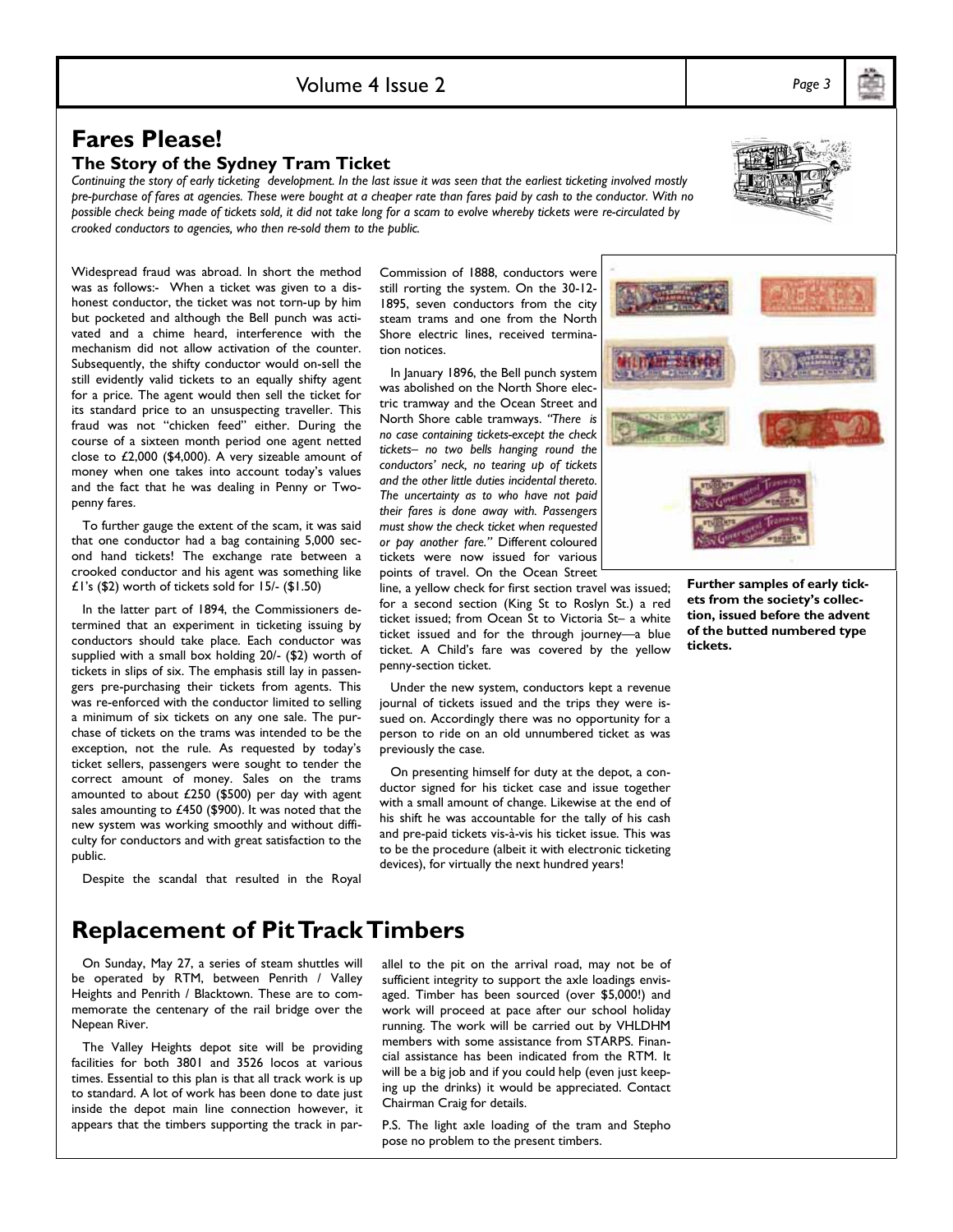

## Page 4 **STEAM SCENE**

## **Biting Off More Than You Can Chew...**

*The following is a story gleaned from an old government file. It illustrates the wisdom of the old adage when it came to contracting for building tram cars in Sydney's expansionist days of the steam tramways. Readers will recall that the*  society was gifted by member Vic Solomons, some original documentation from the 1880's re tram motors and cars. *At the time, I thought there might be some good material to interest readers amongst the yellowing pages and I have not been disappointed.. The following is the first to be gleaned.* 



**Henry Vale car, 72B presently in store at Valley Heights. It will be moved under permanent cover on completion of the new shed building down on the Ash Roads.** 



**Chief Commissioner, Charles Oliver. He presided at the meeting with Mesrrs. Vale, Senior and Junior on 19-11- 1890.** 

 During the 1880's the steam tramways of Sydney were in a rapid growth spurt. With the rapidly expanding mileage of track work , there was a dire need to keep apace with rolling stock, Since the earliest tentative imports of rolling stock from USA, the State government was now contracting to local manufacturers. These now eagerly sought to gain contracts to manufacture and supply, steam tram motors and trailer cars. Sydney at that time, had a well developed manufacturing industry considering the young age of the colony. There was very little local suppliers would not turn a hand to once they had guideline to work to. Large erecting shops, producing high quality wood and metal products abounded, providing solid wages for working class tradesmen and labourers. Tramcar builders of the period included Hudson Brothers, B. Carne and Son, Morrison Bros of Strathfield, Pearsall Bros, Thomas Wearne and others. Henry Vale and Co. was a large locomotive and tramcar builder situated in Auburn. Whilst they were not a major supplier of cars, they had a spasmodic

involvement with car contracts over the years. It would appear however, they began to overreach themselves, as the following story reveals.

 On the 23rd June 1890, the enveloped tenders were opened for the supply of 25 standard 70 seat trailer cars. Four suppliers tendered as follows:

| Hudson Bros £10000 the lot, I lmths to supply     |                                          |
|---------------------------------------------------|------------------------------------------|
|                                                   | B. Carne £8500 the lot 12 mths to supply |
| Pearsall Bros. £9125 the lot, staggered delivery  |                                          |
| H. Vale & Son £8562-10-0 the lot 9 mths to supply |                                          |
|                                                   | .                                        |

B. Carne was the obvious choice insofar as price was concerned however as can be seen, Vale's appeared to be the superior supplier time-wise. Perhaps this was the reason for Vale and Son ultimately being the successful contractor. An additional factor may have been that at the time, Vales were also in the process of supplying 20 other cars. The contract for the latter 25 cars was let on 26-6-1890.

 On the 5th November 1890, a progress inspection was made on the trailers (totaling 45) under the two contracts. Five cars were painted and varnished. It was observed that no less than 39 panels were split displaying bad workmanship and the use of unseasoned timber. The inspectors deduced that these defects would only become worse when the

cars were introduced into traffic, necessitating early replacement of the defective work. To match any new panels, all of the vehicle would require repainting. Some 36 similar defects were noted in cars currently under construction with a total numbering 75. The cost of renewing the panels was estimated to the 50/- each, making a total of £200 to be bourne by the contractor. It was noted that timber from departmental stocks supplied to Vales when they were working on cars at Randwick, had displayed no defects. *"...we cannot believe that the defects in Messrs. Vale's work have occurred in timber supplied by the Department."* It was also noted that the paint work done was not good and the joints in the roof were not "close". The latter was considered of minor importance. On the 17th November 1890, a departmental official, George Downe reported to the departmental secretary, that on an inspection at H. Vale's work, 20 cars, the subject of the first contact, was not proceeding satisfactorily. *"Comparatively little progress has been made with 10 of these...not half of the material was on the ground.."*  Regarding the second contract for 25 cars, five months had elapsed since the letting of the contract, *"...a very small portion of this material is on the ground and what is there, is principally iron work for the undergear, including work for the bogies."* Downe considered that as the want of additional cars was so great, the second contract should be cancelled. As a rider, he noted that the iron work produced so far by Vales was very good and that fair value should be given to them by any contractor taking over.

Vales responded on November 14, asserting that the defective timber had indeed been supplied by the department. What was further, the inspector saw the timber being worked and by saying nothing at the time, permitted unseasoned timber to be introduced. It was reasoned that if both Vale's and the inspector did not detect the unseasoned nature of the timber then surely neither of them were to blame, On the 18th November 1890, Vales dispatched a telegram to the Commissioners seeking an audience with them on the following Wednesday.

 The 19th November saw Messrs. Vale Senior and Junior meet with the Commissioners, together with Messrs. Roberts, Downe and Neale. The Vales were informed by the Commissioners that the failure to deliver the first 20 cars on time had cost the department revenue. The Commissioners laid it all on the line to the Vales. The second contract for 25 cars would be cancelled, save for 5 cars for which materials had been prepared. A new contract for the balance was to be called immediately. Vales undertook to replace all the defective panels and make a special effort to deliver as many cars as possible by the Christmas holidays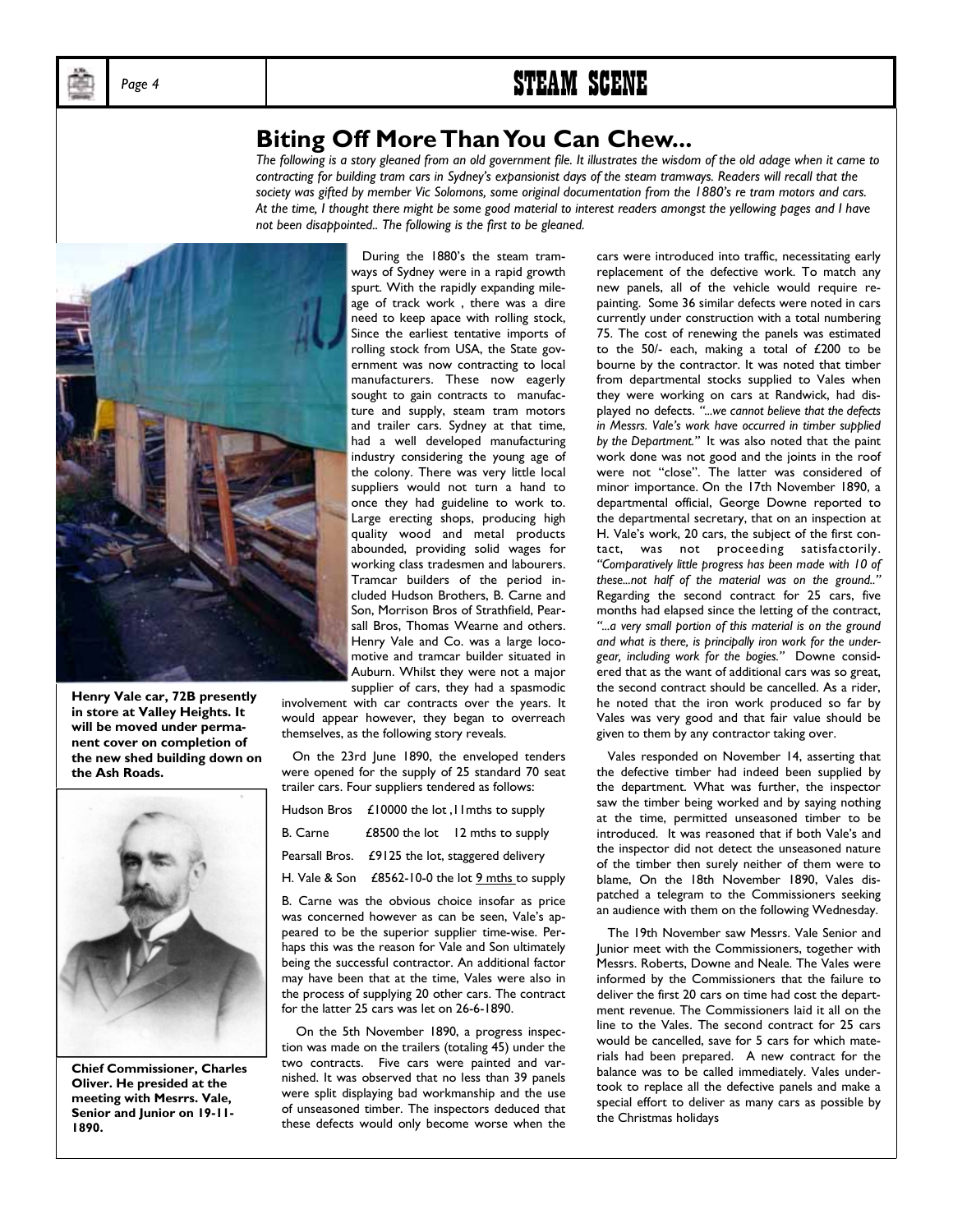### Volume 4 Issue 2

 The new tender was called for the 20 outstanding cars on November 21st. B. Carne was evidently the successful tenderer, submitting £6900 for the job lot. (These cars may have been nos.154 to 173 and subsequently delivered between March and June 1891) The supply of the five cars by Vales still caused concerned however.

 During July 1891, the tramway authorities at Randwick must have enquired how the remaining five cars were progressing. Henry Vale Snr. Replied on August 1, that he was unaware that he had to supply 5 cars under the second contract. He evidently had not picked up on the determination of the previous year's meeting. In any case, he advised that they would use *"all dispatch to deliver on time."* In reply to Vale's letter, George Downe responded with a terse little note *:"...you must have been fully aware because you have proceeded with the ironwork since that decision was given and you should in order to have properly seasoned timber, have had such on hand re this as your contract for their delivery expired on 25/3/1891. P.S. You appear to forget you applied for brake fittings for the cars of your contract and were supplied with all necessary for these 5 cars in addition to your first contract of twenty."* 

 George Downe reported in the following October that progress with the outstanding five cars *"...is very slow."* Vales had intimated that the cars would be ready by the end of the year. Despite the contract date having expired in March 1891, *"….all material is not on the ground…..there is no doubt if Mr. Morrison or Mr. Carne had been entrusted with the contract, the cars would have been delivered long since."* Downe recommended that Vales should be informed that unless the cars be delivered by the first week in December, then they should not be received and no payment on account be made." Clearly, George Downe had lost patience with Vale and Co. and was prepared to jettison them. His course of action was approved by the Departmental Secretary. Henry Vale Snr. Was not going to "cop it sweet" and made reply on October 17, 1891. In this he stated that having notified the department on September 2 that Vales expected dispatch of the cars by end of year and having received no reply, they assumed that the department was satisfied with their progress and in no hurry for them. Their excuse regarding materials is a little hard to make out however insofar as the wheels and axles were concerned, Vale Snr. Stated that they had been out to Randwick twice to pick them up without success. Regarding the time frame for completion, Vale Snr. thought this unfair as he considered Downe's letter as the first intimation that they were required at the beginning of December rather than the end. He claimed that initially, there was no fixed time for the completion of the five cars however, they would do everything possible to deliver as required. Vale could not understand why they were being complained of, especially has they had had over 20 years in dealings with the government. It appeared to Vales that they could no give *"ambient satisfaction'* despite the fact that they had agreed to forgo £50 on the previous contract, for any defects.

On October 28, 1891, the departmental secretary,

Mr. McLachlan, replied to Vale Snr's account and advised so far as the request for wheels and axles was concerned, that as the bogies had not be prepared to receive them, there was little point in supplying them to lie in store. He also brought into question some of Vales dating of the facts.

 Vales had clearly had a rocket put up them for on November 13, Henry Vale advised Mr. McLachlan , that four cars would be delivered in successive fortnights with the final car being delivered end of the year. It eventuated that one car was delivered on November 28, with a second on December 3. The third car arrived on December 12. It is not recorded when the final two cars were delivered.

 In the scheme of things, Henry Vale and Son were not big suppliers of trailer cars. The other big builders of the time, Hudsons, Ritchie Brothers, Morrisons etc. supplied many more tram cars to the department. If the correspondence referred to is any guide, this is not surprising. They obviously over-reached themselves when tendering for a second batch of cars, knowing that the first batch was far from completed. Browsing through these ancient pages, most handwritten, one is put in touch with the day-to-day problems of the participants and on reflection, little seems to have changed in dealings throughout the ages.

 Academically, it would be nice to know the numbers of the last five cars they supplied. Perusing lists of cars/suppliers this is a difficult task.

Vale's cars came into service in dribs and drabs. There appears to be no cars brought into service from Vale's works, later than December 1891, when one car (No.12) is recorded as having done so. Noting that the original contract specified a date of March 1891for supply, the car listing shows nos. 91,94,95 and 118 entering service. No. 90 is shown as entering service in the February of that year. Could these be the outstanding cars? Could the contract supply date be shown in the listing as "entry into service date"? The list I use appears to have originally been compiled by former society member, the late Revd. Cedric Thomas. Cedric was meticulous in getting his car numbers right, neverthe-less….

 Finally, members will recall that one of the trailer cars retrieved from the Berowra site was No.72 Of all the cars to have survived, this is a Henry Vale manufactured car. It was brought into service in January 1891 and retired in 1932. Its story, together with No. 93 has been recorded previously in Steam Scene. Checking 72 out recently I noticed, amongst other things including old termite damage, a few cracks in the side panels, I wonder if there is still any warranty left?



**An internal view of trail car 72b. On the other side of the partition was the bathroom when the car was formerly part of a house at Berowra.** 

> *"….if Mr. Morrison or Mr. Carne had been entrusted with the contract, the cars would have been delivered long since."*



*Page 5*